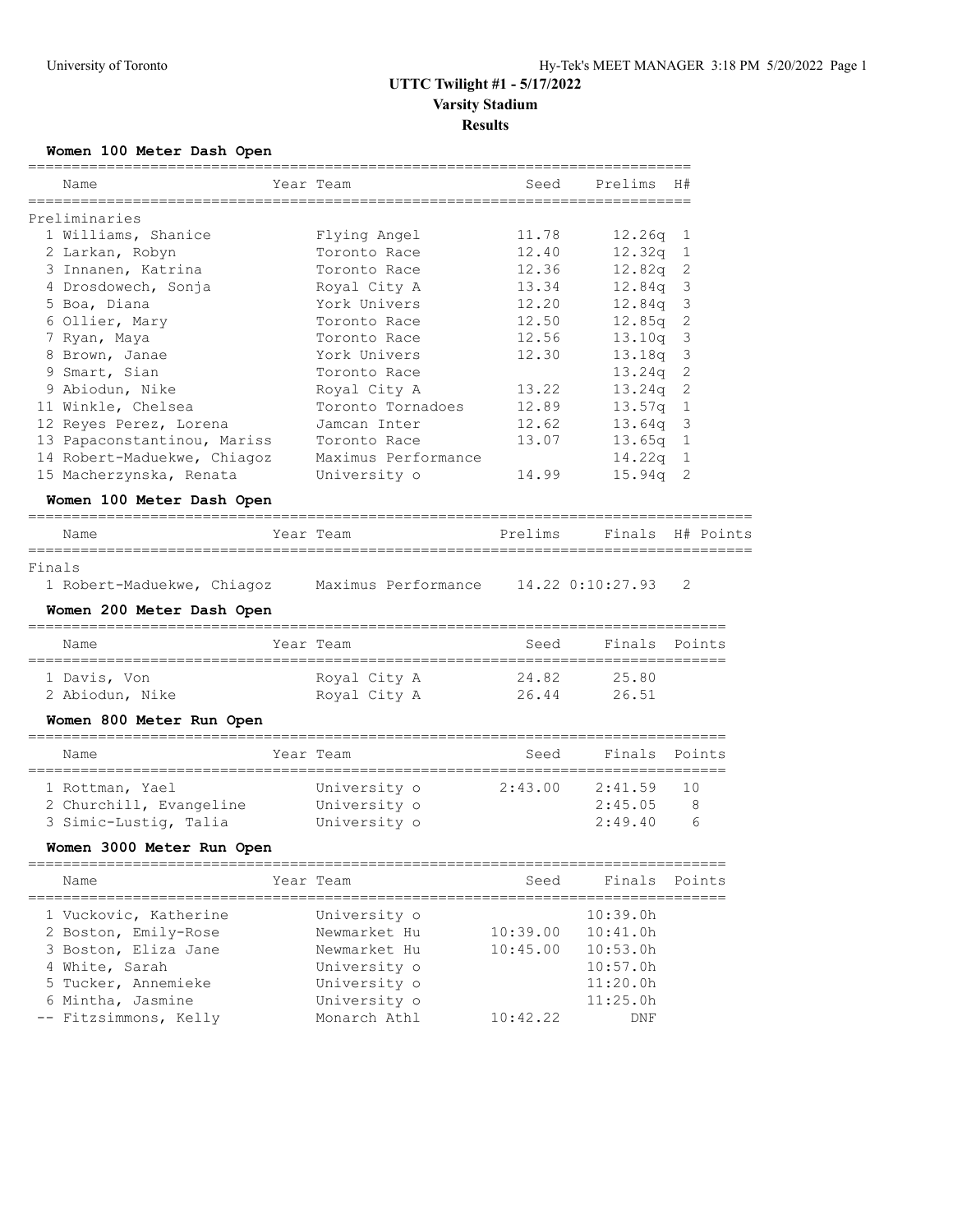## **UTTC Twilight #1 - 5/17/2022 Varsity Stadium Results**

### **Women Long Jump Open**

| Finals Points<br>Year Team<br>Seed<br>Name<br>6.00m<br>1 Lew, Jasmine<br>5.85m<br>10<br>Unattached B<br>4.39m 5.82m 5.73m 5.76m 5.85m 5.72m<br>8<br>2 Drosdowech, Sonja<br>5.65m<br>5.56m<br>Royal City A<br>FOUL 5.54m 5.56m FOUL FOUL<br>FOUL<br>6<br>5.56m<br>5.12m<br>3 Reyes Perez, Lorena<br>Jamcan Inter<br>5.05m 5.07m 4.97m 5.09m 5.12m 4.96m<br>5<br>5.00m<br>4 Corallo, Michelle<br>Unattached Ontario<br>4.97m<br>4.78m  4.97m  4.86m  4.73m  FOUL  FOUL<br>4<br>4.59m<br>4.45m<br>5 Pellar, Sophie<br>University o<br>FOUL 4.45m FOUL<br>FOUL 4.44m FOUL |  |  |  |
|-----------------------------------------------------------------------------------------------------------------------------------------------------------------------------------------------------------------------------------------------------------------------------------------------------------------------------------------------------------------------------------------------------------------------------------------------------------------------------------------------------------------------------------------------------------------------|--|--|--|
|                                                                                                                                                                                                                                                                                                                                                                                                                                                                                                                                                                       |  |  |  |
|                                                                                                                                                                                                                                                                                                                                                                                                                                                                                                                                                                       |  |  |  |
|                                                                                                                                                                                                                                                                                                                                                                                                                                                                                                                                                                       |  |  |  |
|                                                                                                                                                                                                                                                                                                                                                                                                                                                                                                                                                                       |  |  |  |
|                                                                                                                                                                                                                                                                                                                                                                                                                                                                                                                                                                       |  |  |  |
|                                                                                                                                                                                                                                                                                                                                                                                                                                                                                                                                                                       |  |  |  |

### **Women Triple Jump Open**

| Name              | Year Team                                               | Seed   | Finals Points |  |
|-------------------|---------------------------------------------------------|--------|---------------|--|
| 1 Gibbs, Brittney | Phoenix Athl<br>12.02m 12.07m 11.89m 11.98m 12.12m FOUL | 12.50m | $12.12m$ 10   |  |
| 2 Joaquin, Maya   | Phoenix Athl<br>FOUL 10.26m 10.12m 10.42m FOUL 10.46m   | 10.20m | 10.46m 8      |  |

### **Men 100 Meter Dash Open**

| Name                    | Year Team          | Seed  | Prelims            | H#             |
|-------------------------|--------------------|-------|--------------------|----------------|
| Preliminaries           |                    |       |                    |                |
| 1 Henri, Jordan         | Unattached-N       |       | $11.29q$ 4         |                |
| 2 Spicer, Logan         | Royal City A       | 10.85 | $11.32q$ 1         |                |
| 3 Jackson, Kejean       | York Univers       | 10.98 | 11.50 <sub>q</sub> | 4              |
| 4 Bravakis, Emmett      | Toronto Race       | 11.58 | 11.51q 4           |                |
| 5 McClelland, Ryan      | Toronto Race       | 10.89 | $11.53q$ 2         |                |
| 6 Tang, Brandon         | Toronto Race       |       | 11.55q             | 4              |
| 7 Bruce, Cameron        | Toronto Race       | 11.40 | $11.60q$ 1         |                |
| 8 Reyes, Cameron        | Toronto Race       | 11.10 | 11.61q             | 4              |
| 9 Ali, Adrian           | York Univers       | 10.95 | 11.68q             | $\overline{3}$ |
| 10 Exley, Adam          | Toronto Race       | 11.28 | $11.69q$ 1         |                |
| 11 Davis, Richard       | Unattached Ontario | 11.56 | 11.76q             | $\overline{3}$ |
| 12 Dizon-Spence, Kaya   | Toronto Race       |       | 11.86q             | $\mathbf{1}$   |
| 13 Moustafa, Ibrahim    | York Univers       | 11.25 | $11.87q$ 2         |                |
| 14 Chen, Shun           | University o       |       | 12.14q             | $\overline{c}$ |
| 15 Sivarajah, Yathusan  | York Univers       | 11.50 | 12.21q             | $\overline{c}$ |
| 16 Forrest, Chris       | Etobicoke Hu       | 11.59 | 12.33q             | 4              |
| 17 Tontodonati, Matthew | Unattached         | 11.60 | 12.42              | 3              |
| 18 Allen, Nathan        | Unattached         | 11.65 | 12.63              | $\overline{c}$ |
| 19 Lemassif, Christian  | University o       | 12.60 | 12.79              | $1\,$          |
| 20 Pidsadny, Quinten    | University o       | 12.56 | 13.16              | $\mathbf{1}$   |
| 21 Palmer, Ishmael      | Etobicoke Hu       |       | 13.48              | $\overline{c}$ |
| 22 Anyimadu, Joshua T13 | York Univers       |       | 13.63              | $\mathbf 1$    |
| 23 Keough, Shaun        | Etobicoke Hu       |       | 13.69              | 3              |
| 24 Murray, Trevor       | Unattached         | 14.51 | 14.18              | $\overline{c}$ |
| 25 Williams, Dave       | Unattached Ontario |       | 15.44              | 3              |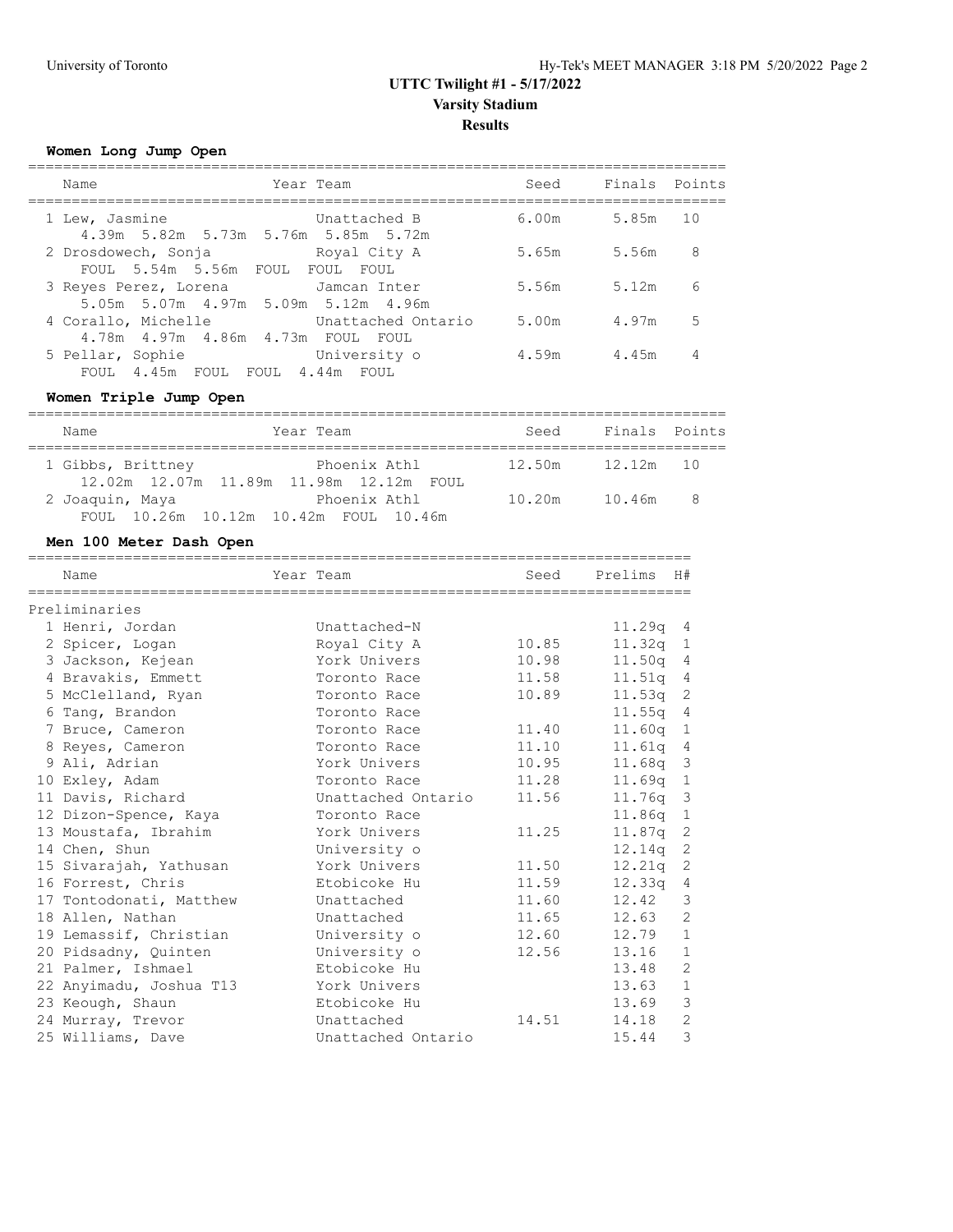## **UTTC Twilight #1 - 5/17/2022 Varsity Stadium**

### **Results**

#### **Men 100 Meter Dash Open**

| Name                                 | Year Team          | ========<br>Prelims   | Finals   | H# Points      |
|--------------------------------------|--------------------|-----------------------|----------|----------------|
| Finals                               |                    |                       |          |                |
| 1 Ali, Adrian                        | York Univers       | 11.68                 | 11.41    | 2              |
| 2 Davis, Richard                     | Unattached Ontario | 11.76                 | 11.57    | $\overline{2}$ |
| 3 Exley, Adam                        | Toronto Race       | 11.69                 | 11.59    | $\overline{2}$ |
| 4 Moustafa, Ibrahim                  | York Univers       | 11.87                 | 11.99    | 2              |
| 5 Forrest, Chris                     | Etobicoke Hu       | 12.33                 | 12.13    | 2              |
| 6 Sivarajah, Yathusan                | York Univers       | 12.21                 | 12.54    | $\overline{2}$ |
| Men 200 Meter Dash Open              |                    |                       |          |                |
|                                      |                    |                       |          |                |
| Name                                 | Year Team          | Seed                  | Finals   | Points         |
| 1 Richards, Brian                    | Unattached         | 21.49                 | 22.76    |                |
| 2 Alvarado, Mateo                    | York Univers       | 24.34                 | 24.33    |                |
| 3 Tontodonati, Matthew               | Unattached         | 23.90                 | 24.63    |                |
| Men 800 Meter Run Open               |                    |                       |          |                |
|                                      |                    |                       |          |                |
| Name                                 | Year Team          | Seed                  | Finals   | Points         |
| 1 Ali, Abdiaziz                      | York Univers       | 1:55.17               | 1:56.02  |                |
| 2 Davenport, Ethan                   | University o       | 1:55.00               | 1:57.22  |                |
| 3 Xie, Nick                          | Monarch Athl       | 1:57.00               | 2:00.00  |                |
| 4 Carroll, Jake                      | Unattached Ontario | 1:55.00               | 2:02.40  |                |
| 5 Birch, Paddy                       | Unattached         | 2:02.00               | 2:02.44  |                |
| 6 Cairns, Ethan                      | Unattached Ontario | 2:01.00               | 2:08.64  |                |
| Men 3000 Meter Run Open              |                    |                       |          |                |
| ==================================== |                    | ,,,,,,,,,,,,,,,,,,,,, |          |                |
| Name                                 | Year Team          | Seed                  | Finals   | H# Points      |
| 1 Davenport, Ethan                   | University o       | 8:35.00               | 8:32.14  | $\mathbf{1}$   |
| 2 Stel, Joey                         | Newmarket Hu       | 8:32.00               | 8:33.93  | $\mathbf{1}$   |
| 2 Goguen, Dakota                     | Newmarket Hu       | 8:32.00               | 8:33.93  | $\mathbf 1$    |
| 4 Macintosh, Connor                  | Newmarket Hu       | 8:31.00               | 8:37.38  | $\mathbf{1}$   |
| 5 Lozano, Matthew                    | Monarch Athl       | 9:00.00               | 8:37.46  | $\mathbf{1}$   |
| 6 Dick, Joseph                       | Unattached Ontario | 8:55.00               | 8:44.72  | $\mathbf 1$    |
| 7 Mercier, Mathis                    | Newmarket Hu       | 8:33.00               | 8:46.33  | $\mathbf{1}$   |
| 8 Murray-Lawson, Colin               | Monarch Athl       | 8:35.00               | 8:55.16  | $\mathbf{1}$   |
| 9 Djondric-Powell, Jack              | University o       | 8:50.00               | 8:55.17  | $\mathbf{1}$   |
| 10 Carroll, Jake                     | Unattached Ontario |                       | 8:59.54  | 1              |
| 11 Clavijo, Esteban                  | Newmarket Hu       | 9:06.00               | 9:03.21  | 1              |
| 12 Mlynczyk, Anton                   | Newmarket Hu       | 8:49.00               | 9:10.20  | 1              |
| 13 Rayner, Simon                     | University o       |                       | 10:20.29 | 2              |
| 14 Lopez-Bravo, Pedro                | Newmarket Hu       | 10:25.00              | 10:36.15 | 2              |
| 15 Madsen, Chris                     | University o       | 12:30.00              | 12:28.53 | 2              |
| Men High Jump Open                   |                    |                       |          |                |
|                                      |                    |                       |          |                |
| Name                                 | Year Team          | Seed                  |          | Finals Points  |

================================================================================